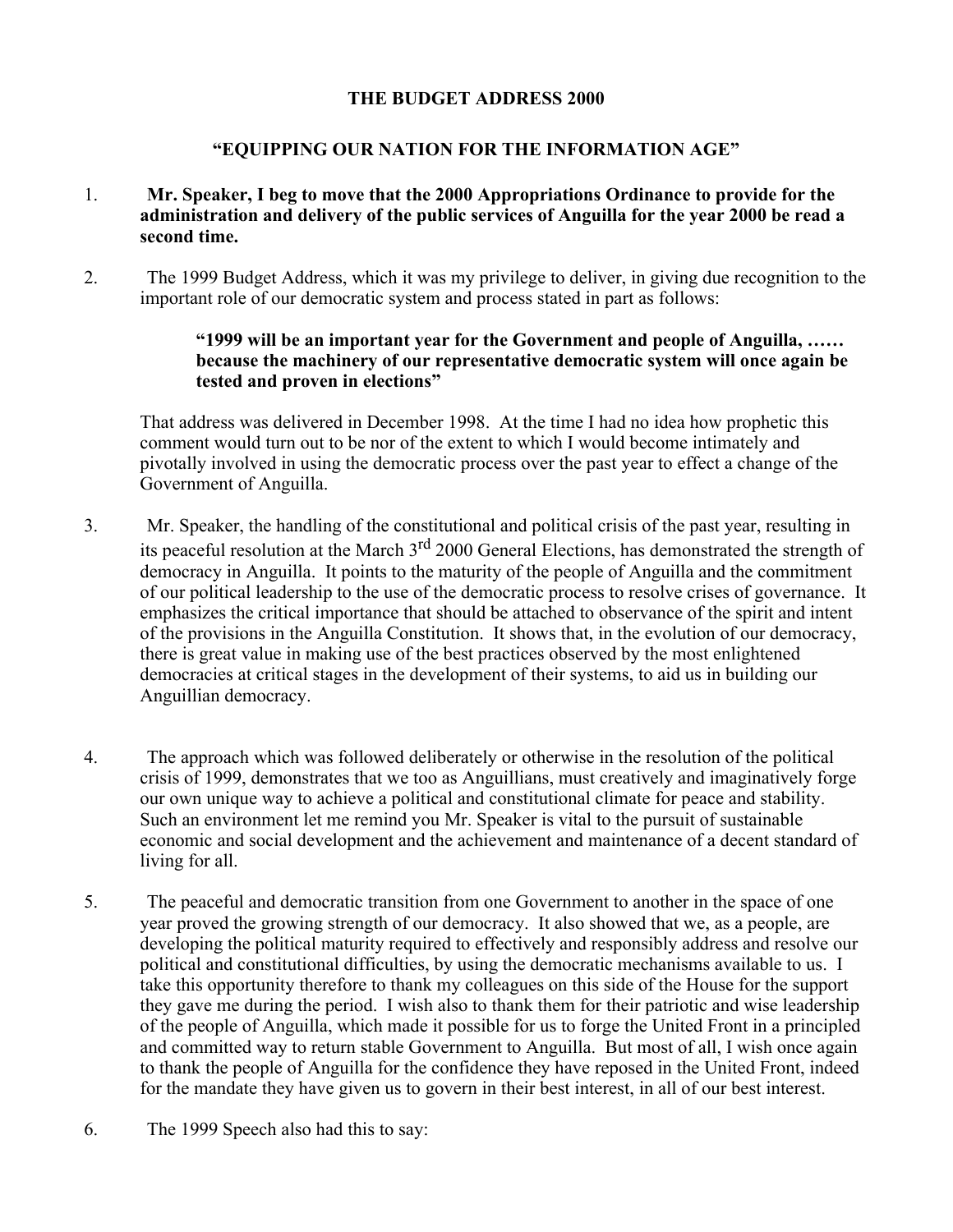#### **"The present times require us to be imaginative, to be bold and audacious, but at the same time rooted in the knowledge and understanding of ……… the collective aspirations of our people, which are the responsibility of Government to facilitate, promote and support."**

The programme of the United Front Government of the Anguilla National Alliance and the Anguilla Democratic Party is founded on the need for boldness and even audacity and certainly for great imagination and vision, as we attempt to fulfill the mandate, overwhelmingly given to us by the popular vote of the people of Anguilla at the March 3<sup>rd</sup> General Elections.

## **THE UNITED FRONT'S PROGRAMME AND THE 2000 BUDGET**

7. The title of the manifesto of the United Front is a bit unusual. It is a long winded title:

### **"United Front of the Anguilla National Alliance and Anguilla Democratic Party for the Restoration of Democracy, Good Governance, Peace, Political Stability and Economic Prosperity for the Period 2000 to 2005 and Beyond."**

The length and uniqueness of the title serves to draw attention to the policy goals and priorities of this Government as it faces the challenges of governing Anguilla over the next five years. All too often the need to achieve sustainable economic development causes the focus of Government to be tilted too much towards achieving rapid and continuous growth in the economy. The United Front Government is committed to balanced economic and social, as well as constitutional and political development in a society marked by social peace and harmony and in a physical environment, which is well managed for the benefit of present and future generations.

- 8. The successful implementation of our commitments made to the people of Anguilla in the United Front's Manifesto and which received a ringing endorsement from the electorate, calls for sustained, diligent, creative and hard work by all organs of the Government of Anguilla. It calls for the building and strengthening of close and strategic collaboration and partnership not only between the Anguilla and British Governments, but also between Government and the stakeholders in the private sector and in civil society in Anguilla. It calls for critical and constructive involvement of the Opposition in the business of governing the country as it fulfills its constitutional role. It also calls for the strengthening of ties with and involvement in the various initiatives of those regional and international governmental and non-governmental partners, whose programmes can assist the development process in Anguilla.
- 9. It is necessary, Mr. Speaker, that among various essential pre-requisites to effective government, an appropriate fiscal strategy and plan are developed to enable the Government of Anguilla to mobilize the financial resources required to meet current needs and to invest in the further development of the Anguillian economy and society. This is a matter of priority for me as Minister of Finance. Over the course of this year the Ministry will carefully examine and develop, with technical support from the Eastern Caribbean Central Bank and input and cooperation from Her Majesty's Government, a medium term financing strategy and plan to achieve significant and continuous economic growth and diversification, structural and social transformation for the duration of the term of office of this Government.
- 10. Government's Annual Budget is a major instrument of fiscal policy and strategy, which if used judiciously and with prudence can serve as a significant stimulus for moving the economy and society towards sustainable development and transformation over the medium to long term. It is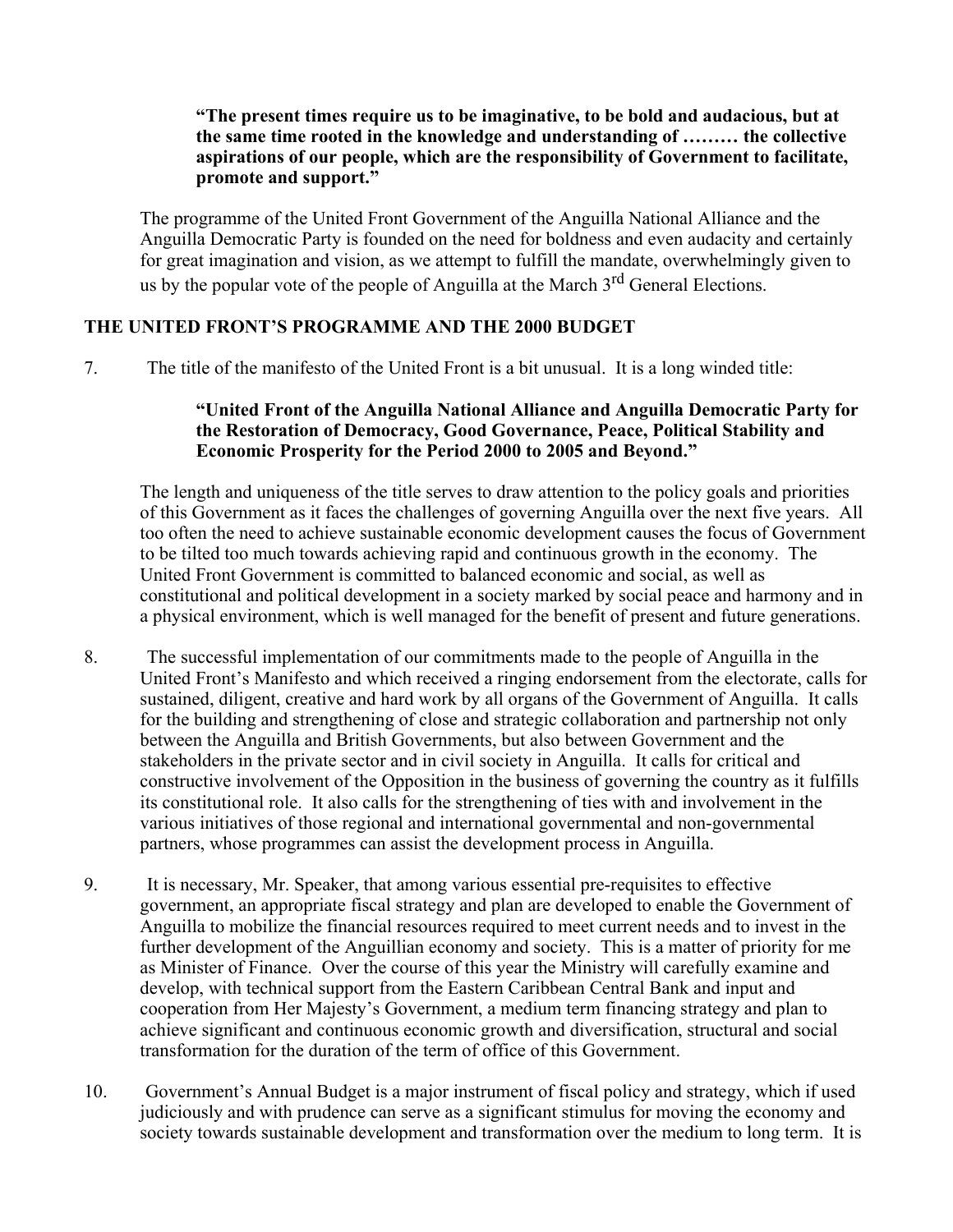- my intention to manage our public finances to generate steady and significant economic and social growth and development over the next five years. This will only be possible with the support of my ministerial colleagues and the other Members on this side of the House, with the cooperation of His Excellency the Governor and with the critical but constructive contribution of the Members on the Opposition benches to manage our public finances so as to generate steady and significant economic and social growth and development over the next five years..
- 11. The achievement of Government's development objectives must depend on the successful fostering of a spirit of creative, sensitive and flexible, as well as strong and committed partnership with Her Majesty's Government. The partnership must work for our benefit as we strive to strengthen the management of our public finances, to foster good governance and to promote constitutional and political, economic and social development. Concurrent with and as an indicator of overall sustainability will be the achievement of long term fiscal sustainability of the public sector.
- 12. The links between the economic, political, social and environmental challenges to achieving sustainable development are fully recognized by Government. This factor will be one of the guiding principles driving the fiscal and more particularly the budgetary process during the present term of this United Front Government.
- 13. The 2000 Estimates of Revenue and Expenditure do not reflect to any significant degree the strategy of using the Annual Budget as an instrument for the stimulation of development. As you are no doubt aware, Mr. Speaker, under normal circumstances, the Budget should have been passed before the end of 1999. However, this could not be accomplished because of the political impasse which ensued after I resigned as Minister of Finance almost a year ago.
- 14. The 2000 Budget will be of historic significance for several reasons. Firstly, it will be the last budget of the Government of Anguilla for the Second Millenium and the first budget of the United Front Government. It will be a transitional budget prepared in order to conform to the statutory requirements governing the administration of the finances of the Government of Anguilla. I am committed to reforming the budgetary process to ensure that the revenue and expenditure provisions are more closely related to ensuring the effective and efficient delivery of the programmes and projects of the Government. These programmes and projects include those concerned with the maintenance of existing public services and the expansion and improvement of these services. They also include those that are geared towards the stimulation of economic and social development in collaboration and partnership with the private sector.

### **2000 BUDGET THEME: "EQUIPPING OUR NATION FOR THE INFORMATION AGE"**

15. The length of the title of the United Front Manifesto reminds me of the titles of some United Nations (UN) resolutions. No one would deny that more often than not UN resolutions are extremely significant and have a long term bearing on the issues, which they address. In a similar vein, the title of our Manifesto represents the resolve of this Government. It represents our pact with the people of Anguilla to pursue the goals and objectives, programmes and projects outlined therein over the next five years. We have been given a serious mandate and have been charged by our people to deliver on the commitments we have made in the agreement made between our parties constituting the United Front. What better theme for the term of office of this Government led by the Hon. Chief Minister, Osbourne Fleming, than the title of our pact with the people: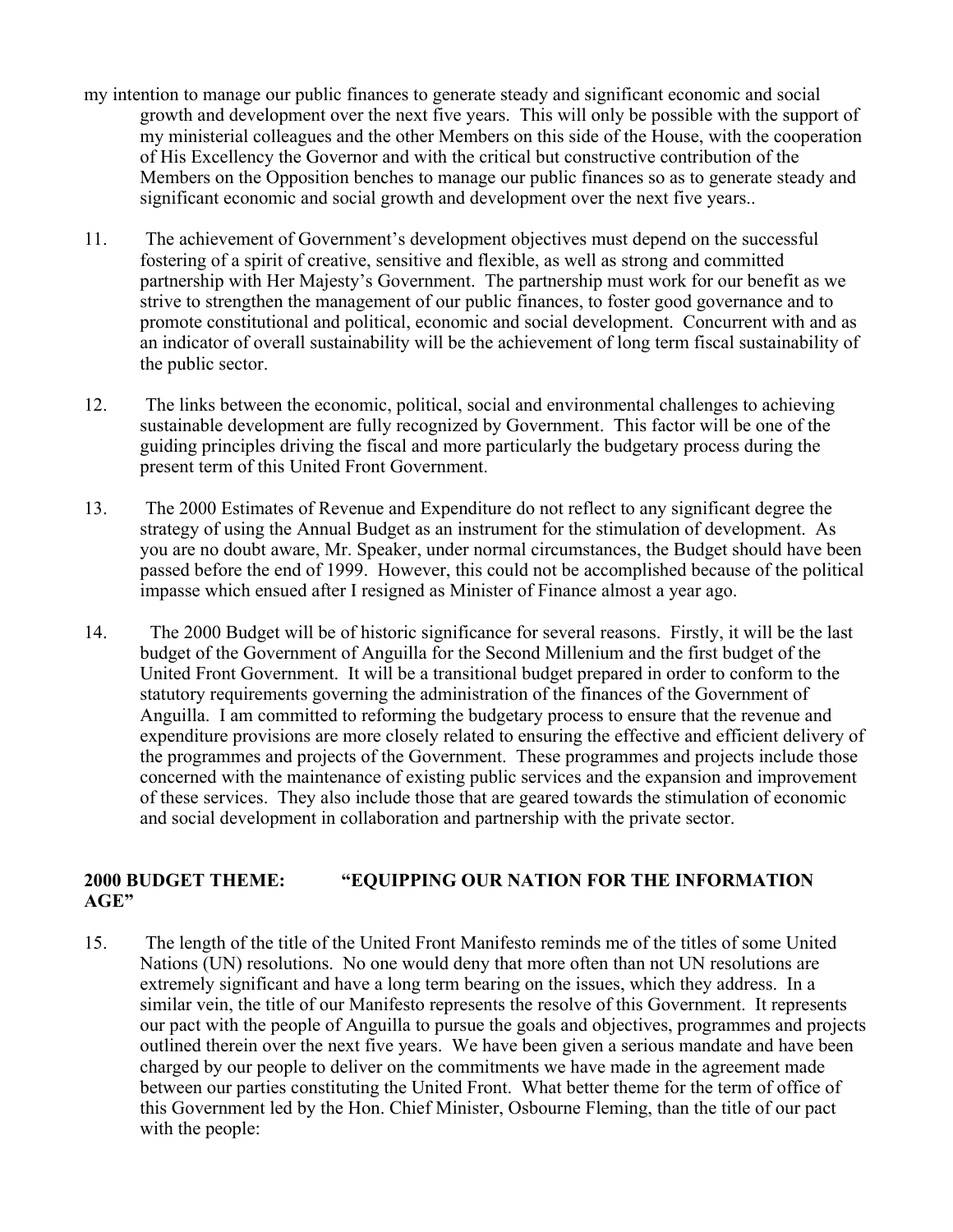### **"Restoration of Democracy, Good Governance, Peace, Political Stability and Economic Prosperity…."**

16. I propose to use annual themes that are closely related to the general theme of this Government. In coming up with a theme for this year's budget I invited input from the senior advisors and managers in my Ministry. As I have done on previous occasions in recent years, I met in retreat with the senior officers of the Ministry on March  $25<sup>th</sup> 2000$  to consider strategic issues and in particular to discuss the action plan for the completion of the preparation of the draft 2000 Budget. Through a process of brainstorming on the issue the following theme was selected for the 2000 Budget Address:

### **"Equipping our Nation for the Information Age"**

- 17. Mr. Speaker, the theme is short and to the point. But let us not make the mistake of believing that brevity spells simplicity. Far from it. The theme on closer examination requires that we should have an understanding of the definition of the Information Age, for which and towards which the community of Anguilla needs to be geared. By Information Age, I have in mind the present era beginning, particularly in the 1980's, with the rapid development and use of the microcomputer and development of electronic technologies for the handling of massive amounts of information and data and the convergence of computer and telecommunications technology. This convergence led to the phenomenal development of intranets and extranets and culminated in the linking up of these networks to create the Internet.
- 18. The information technology on which the development of the Internet is based has facilitated the growth in information and data at an exponential rate and has increased the ability of everyone connected to the various networks to access this data and information for use in their daily pursuits. It has also created two worlds. One is the networked world that increasingly conducts its economic transactions and undertakes considerable social interaction online. The other is the non-networked world that continues to rely overwhelmingly on traditional means of conducting transactions and undertaking social interaction. The significance of the networked world is that it enables the generation of major efficiencies in the operations of just about every facet of the economy and society. This is reflected in lower cost, faster delivery time, greater convenience, greater contact with many more persons and easy and quick access to information and data not readily accessible by conventional means.
- 19. The theme begins to take on real significance when we realize that the choices open to us, if we are to achieve sustainability, are in fact quite limited. Either we transform our economy and society to be able to function effectively and to operate competitively in the Information Age or resign ourselves to being left behind in the backwaters of the old economy and technology. The old technologies are not compatible with information technology and are being rapidly adapted or replaced in most of the advanced countries as well as in an increasing number of developing countries. The developing countries concerned have seen an opportunity, as it were, to leapfrog the so called "digital divide" separating those countries which have been rapidly transforming to the Internet and those that have not been or that are unable to undertake the necessary transformation to take advantage of cyberspace.
- 20. The task of **"equipping"** the people and society of Anguilla for the Information Age presents a major challenge at this time on top of the challenges of achieving self-sustaining economic growth balanced with social and cultural development to ensure the maintenance of a stable and peaceful community. Growth is inevitably accompanied by structural transformation to bring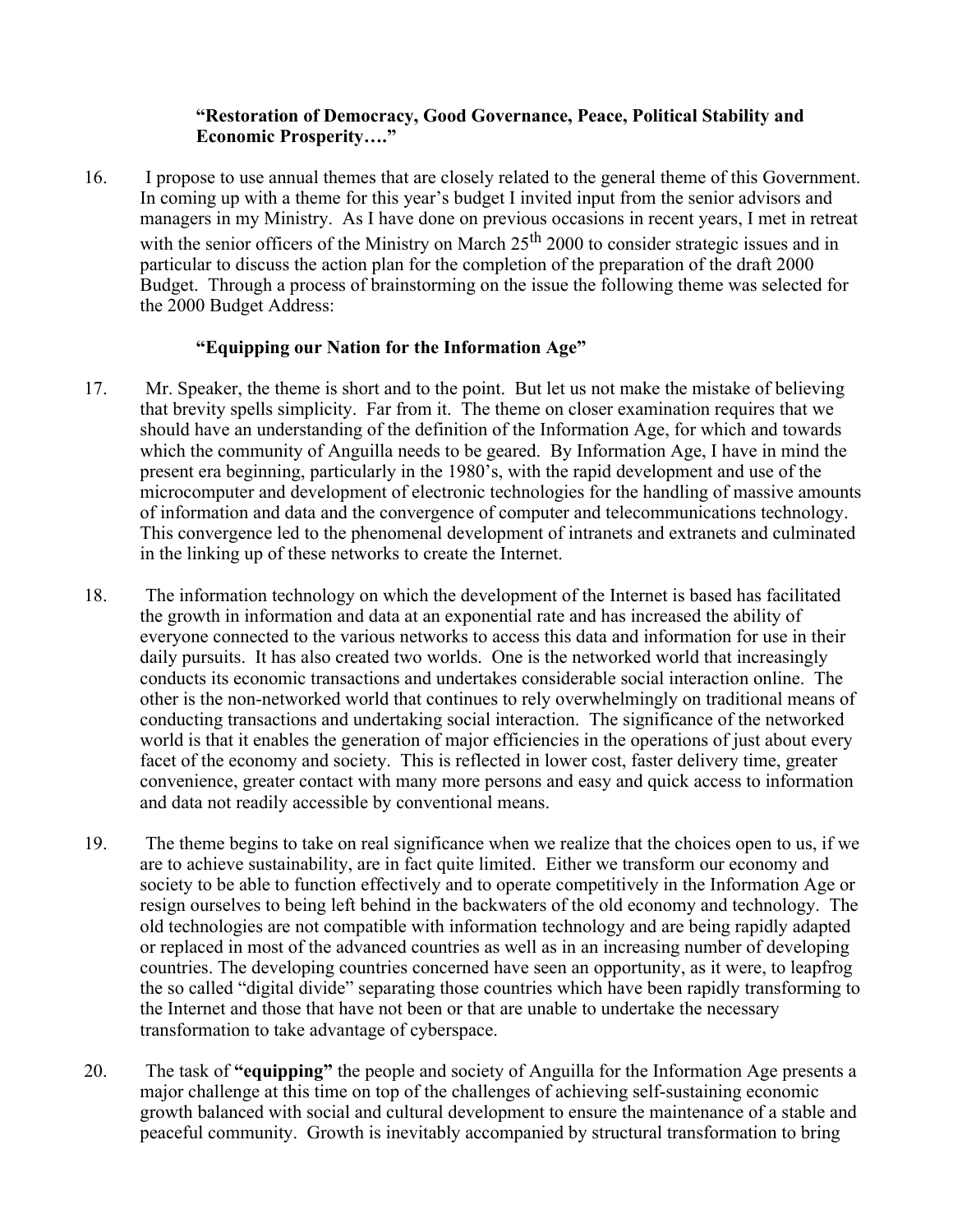about development as defined by development theorists. In this regard, the imperative of "Equipping our Nation for the Information Age" draws attention to the critical direction that technological transformation should take to enable our island community to continue to make its way competitively in the globalized and now increasingly networked world economy.

## **IMPLICATIONS OF THE THEME**

- 21. Mr. Speaker, the way we have conducted government business in the past does not provide us with a meaningful blueprint for how we ought to run the operations of the Public Sector at present and more particularly in the future. The Information Revolution which ushered in the Information Age has not only drastically quickened the pace at which social and economic change takes place, but has also greatly increased the volume of data and information and access to data and information needed in the decision making process. Information technology is applicable in every area of the economy and society. It is not just a matter of achieving cost savings or increased speed of production and distribution of goods and services. Information technology is and will totally transform how we play and make use of our leisure time, how we interact with each other as private citizens, how we interact culturally and spiritually, how we learn and how we engage in political life.
- 22. We in Anguilla have been striving to build a just, prosperous, stable and peaceful society since 1967. We have come a considerable distance along this path. However, we could lose it all if we fail to see the challenges. We can lose it all if we fail to grasp the moment to transform Anguilla to the demands and requirements of the Internet and at the same time use the Internet to continue along the path towards a just, prosperous, stable and peaceful Anguilla. The aspirations of the past three decades have not changed. If anything they have become more imperative. What is new is that we must now pursue our aspirations in a world that is rapidly and radically being transformed, whether we like it or not. The development of the Internet and the advent of cyberspace have changed the complexity of the task before us. They have also opened new opportunities and made available to us new tools, which we can make use of to our advantage or which we can ignore and sink back into underdevelopment.
- 23. "E-commerce", "e-business", "e-government", "old economy" and "new economy" are some of the new terms and concepts that have entered the language of industry and commerce and of government. It can be all very confusing. We must therefore take time out, Mr. Speaker, to understand the great influence and impact of information technology on society. We must then make decisions on the basis of this understanding, which are designed to enable Anguilla to rapidly adapt to the Internet in a systematic and planned way and to benefit from the opportunities presented by the coming of the Information Age. This calls for major reform of our education strategy and its refocusing on the use of information technology to facilitate and enhance the teaching-learning process. It also calls for the rapid implementation of programmes to translate into reality the recently stated commitment to including information technology and computer literacy in the core curriculum of the national educational system. It requires the optimal spread of literacy and basic education among the population and calls for the development of networked schools with access to the World Wide Web.
- 24. Equipping for the Information Age also means that Government should be transformed to function optimally using all the benefits of cyberspace. The entire bureaucracy of the government needs to be sensitized to the opportunities and challenges presented by the Internet. The transformation of the Public Service must not stop at actions designed to make existing practices and procedures more efficient. It must include critically the implementation of suitable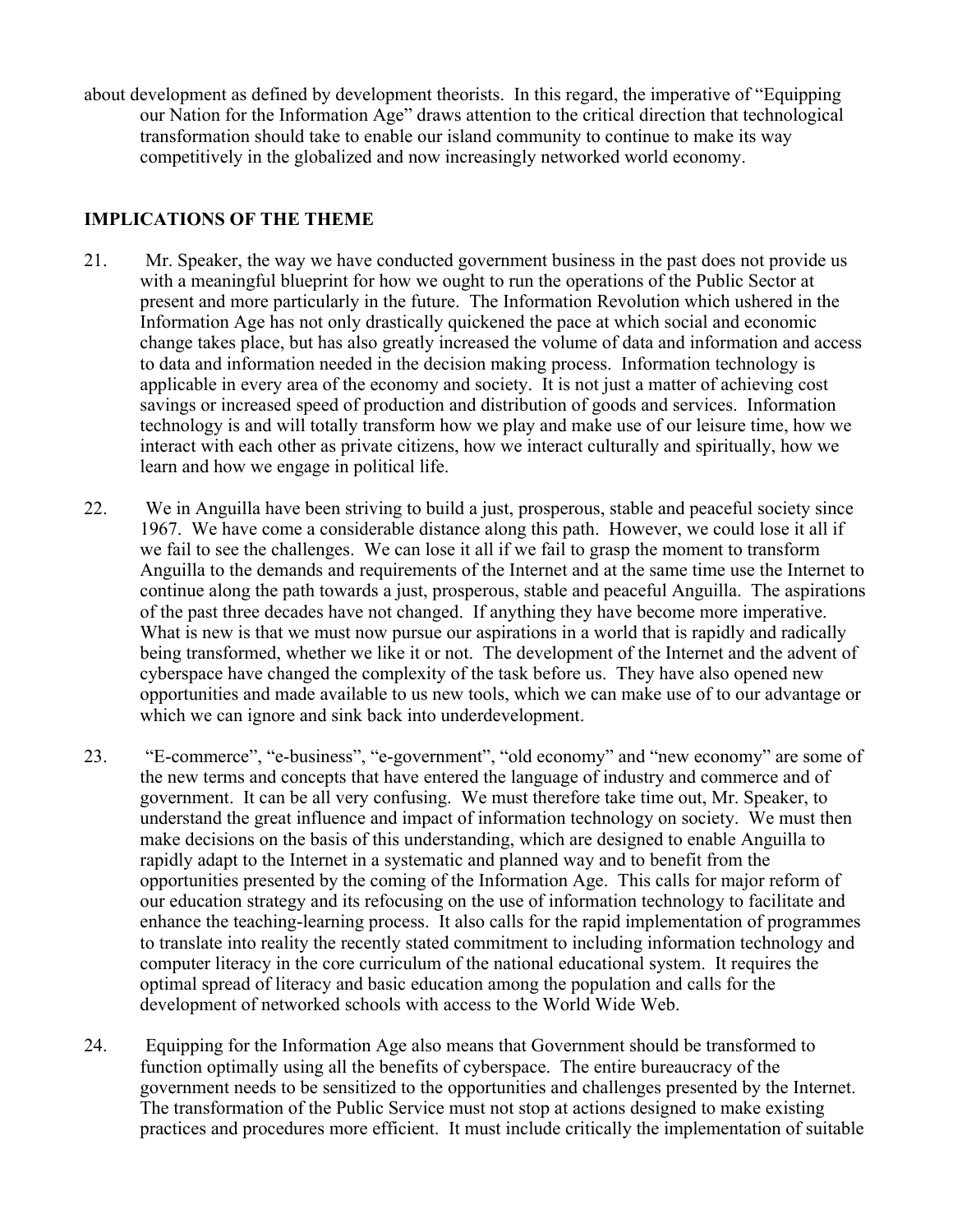- information technology systems and services to increase operational efficiency and reduce waste. This will contribute greatly to the achievement of value for money in the management and operation of the public services of Anguilla.
- 25. The successful transition to e-government, that is, to the generalized use of information technology and the Internet in the operations of Government requires greater emphasis on research and development. Greater planning, promotion and marketing of Government and its services to its external customers, the general public, as well as to its internal customers, the public servants, are also required.
- 26. Small countries have always been regarded, in the discussions on economic development, as having severe disadvantages in competition with large countries. The growth of the Internet threatens to bring about significant leveling of the playing field. It is generally believed that small countries once they have become information technology and Internet aware should be able to make rapid strides in adopting the technology and employing e-business, e-commerce and e-government solutions to the daily operations of their societies and to the problems confronting them. Location assumes less significance in the virtual world than in the real world of "bricks and mortar" businesses with the effect that smallness can be a real advantage.
- 27. Mr. Speaker, Government acknowledges the challenge and the opportunity before us. And we have not been sitting by idly, while other countries surge ahead of us and seek to become connected, seek to be networked to the Internet as it were. I am pleased to report that one of the first acts of Government was to establish an E-Commerce Task Force on April 1st to provide advice and support to Government in determining, developing and implementing a comprehensive e-commerce and e-business policy, strategy and plan. I can tell you that this decision and the public announcement of it on April 1<sup>st</sup> have generated considerable interest in information technology circles and among the Internet community. It says that we are on the right track. I can tell you also that the members of the Task Force are highly motivated and enthusiastic. They are working assiduously to fulfil on time by the target date of April 30, which they have agreed on with me, their commitment to develop recommendations on the framework of overall policy and strategy for e-commerce and for utilization of the Internet.
- 28. The theme then is integrally related to government's vital role as economic and social manager for the community as a whole as well as a major sector of the economy supplying social and collective goods and services, which the private sector is not usually able to supply in a cost effective way to all members of the society.

## **REVIEW OF 1999**

29. I do not intend to spend much time on the review of 1999. The year was an unusual one from a budgeting standpoint, the budget process being interrupted by the length of time it took for the political crisis to be resolved. It should be noted however that the public finances were prudently managed by the staff of the Ministry of Finance, with the cooperation of the other senior managers of the Public Service, under extremely difficult circumstances. For this I wish to publicly express my gratitude and appreciation to Mr. Ralph Hodge, who as Permanent Secretary Finance saw to the careful and judicious management of the budget throughout the crisis, over the past year. I must also thank the other Permanent Secretaries and the various heads of Department for their cooperation and understanding extended to Mr. Hodge, during one of the most difficult years in recent times.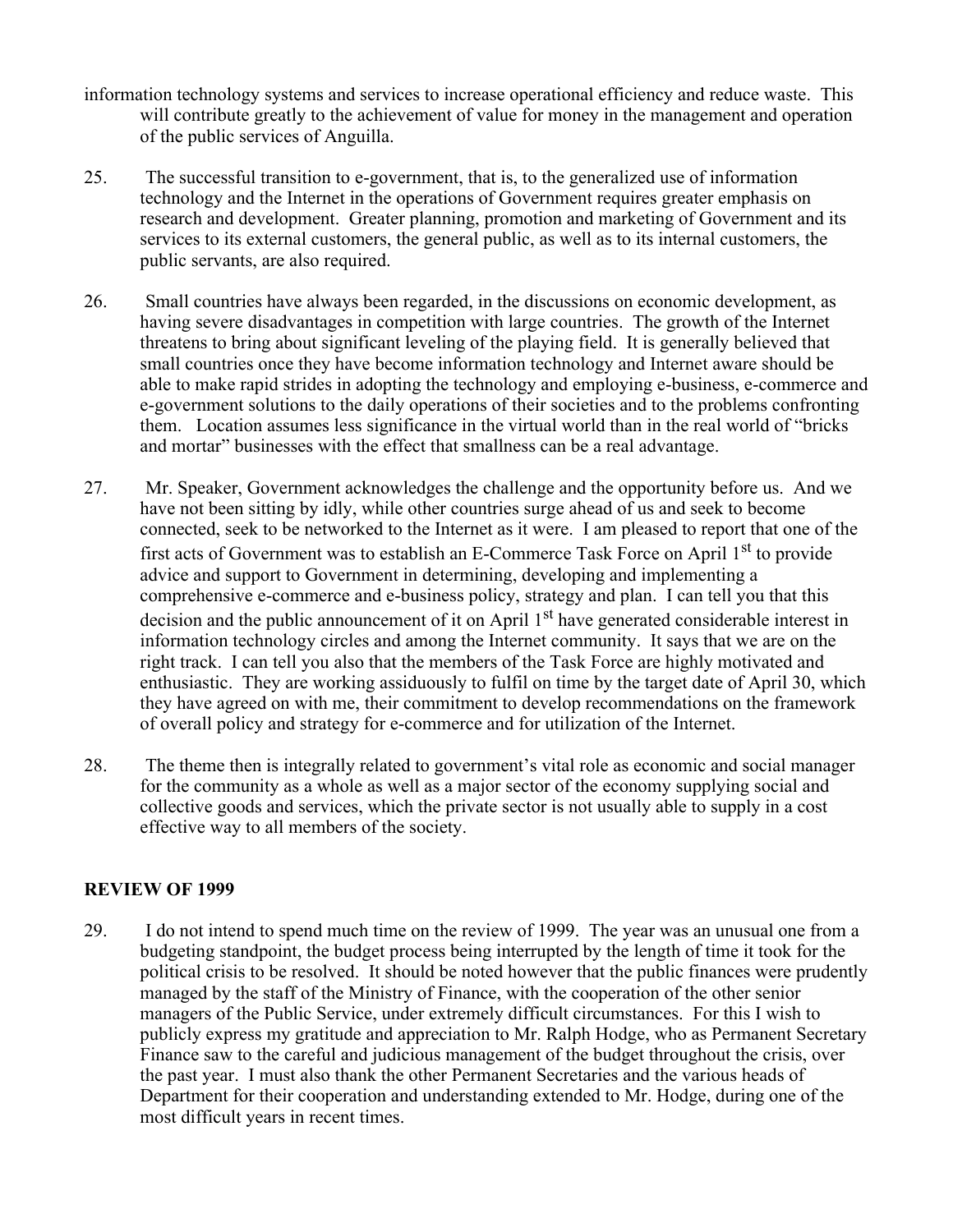- 30. Actual Recurrent Revenue based on the preliminary unaudited outturn for 1999 showed that Revenue had exceeded expectations, primarily as a result of the receipt of almost \$13.0 million from transshipments to the European Union (EU). The budgeted figure for that item in 1999 was \$100 reflecting the decision to treat it as windfall revenue during the year. Without the transshipment activity, there would have been a shortfall of \$1.6 million. Revenue was negatively affected by several factors, which impacted the economy during 1999. The period of political instability which lasted for over 7 months had a dampening effect on the economy, although the extent of the impact would be difficult to quantify. It is generally known however that the private sector proceeds with greater caution when the government of a country is in turmoil. The threat of the "Millenium Bug" would also have had some effect. There was considerable uncertainty regarding the impact that the problems of the roll over to the Year 2000 would have on businesses and on transactions generally.
- 31. The 1999 hurricane season passed uneventfully until October, when Hurricane Jose affected Anguilla, resulting in flooding of Pond Ground in East End. Just when everyone thought that we had escaped the 1999 season with minimal damage, that meteorological freak, Hurricane Lenny, hammered Anguilla for two days in mid-November and dashed all of our hopes for a record 1999/2000 tourist season. However, the impact of Hurricane Lenny on government revenue in 1999 was limited because the Hurricane struck only 6 weeks before the end of the Financial Year.
- 32. The full impact of Lenny will be felt in the economy during 2000. The preliminary figures for the rate of growth of Gross Domestic Product (GDP) for 1999, recently calculated by the Statistics Unit with technical assistance from the Organization of Eastern Caribbean States (OECS), estimates that GDP in 1999 grew by 8.24 % over the 1998 GDP estimate. The projection for GDP growth in 2000 is 5.57 per cent. On the other hand the Economic Commission for Latin America and the Caribbean (ECLAC) has come up with a less positive estimate. It recently issued its report on the impact of Hurricane Lenny on Anguilla entitled "Anguilla: An Assessment of Economic and Other Damages caused by Hurricane Lenny November 1999". The Report estimates that GDP would grow between 0 and 3 % in 1999 and forecasts a range between a negative growth of –4% and positive growth of +4% in 2000. Both sets of estimates are based on the historical performance of the Anguilla economy and do not sufficiently take into account new investment in the economy. I wish to state forcefully that one of the areas of emphasis of this Government, during the current financial year will be to actively and I would daresay aggressively promote new investment both by domestic investors as well as by inward investors especially in tourism, financial services, e-business and e-commerce and in fisheries. In addition, Government is fully committed to funding and commencing the implementation of major infrastructure works to rehabilitate and expand the Island's road network and to develop our airport facilities to meet the projected long term air transport needs of the economy and community.
- 33. The cessation of the transshipment trade to the EU for most of 1999 was perhaps the biggest disappointment in terms of revenue collection. Because of the nature of the trade and the challenges raised by some member countries of the EU over the previous year, revenue expected from the transshipment trade was not included in the Budget as a regular and certain source of revenue. Instead it was treated as a "windfall" despite the substantial earnings of approximately \$31.0 million the previous year. As a result of the halt to the trade revenue generated for 1999 was more than halved to \$13.0 million.
- 34. Recurrent and capital expenditure were increased during the year in line with the additional revenue received from the EU transshipment trade. Total Recurrent Expenditure was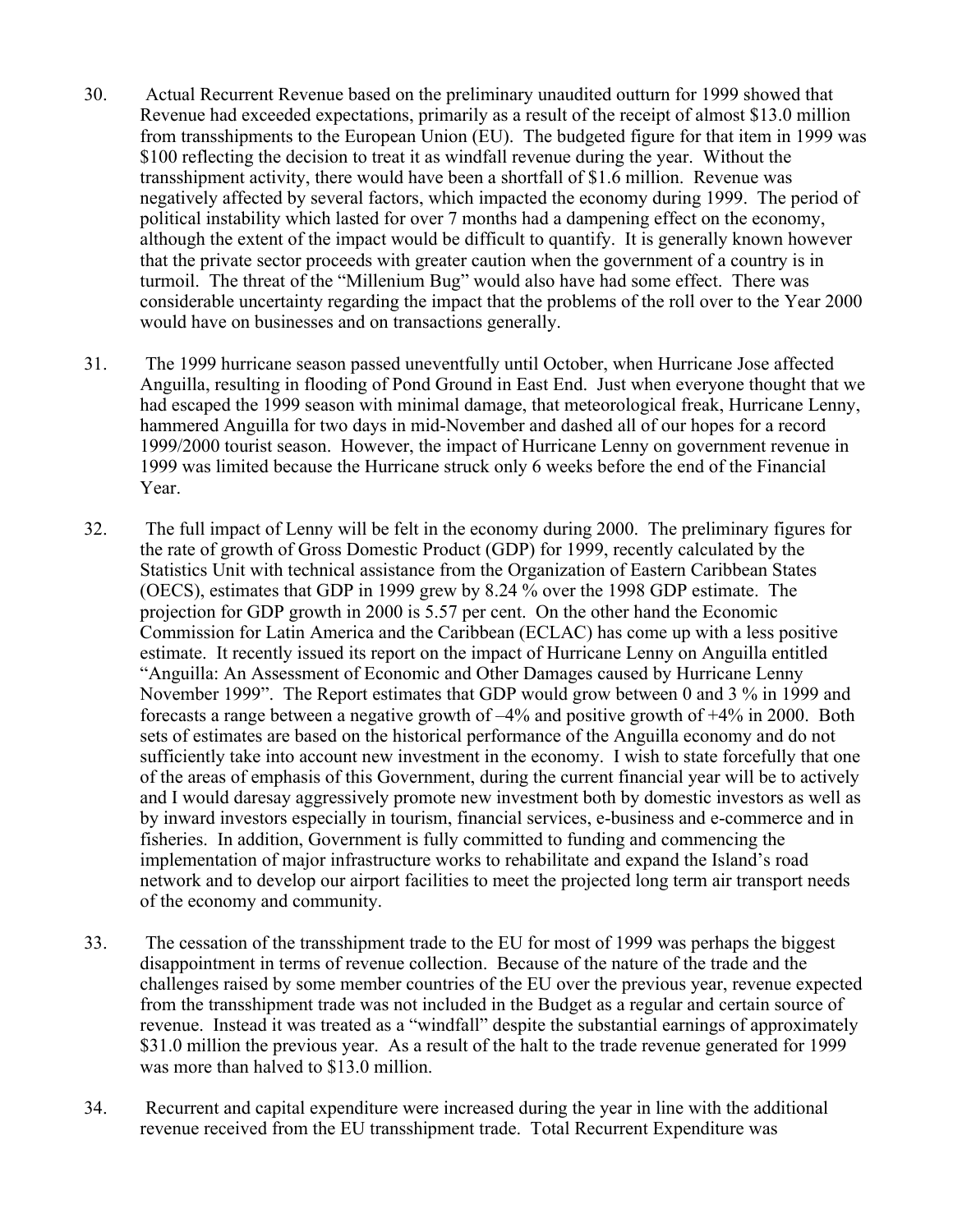- \$69,552,106, which included expenditure of \$6,669,754 in connection with the EU transshipment activity. Actual Capital Expenditure financed from local resources amounted to \$7,618,067 an increase of about 254 % over the budget.
- 35. Significant external contributions to the Capital Expenditure Budget came from Her Majesty's Government amounting to \$2,186,338 allocated primarily to the Secondary Education Project commonly known as "Campus B" as well as from the European Development Fund of the EU in the amount of \$625,989 spent on the Water Development Project. Minor contributions came from the United Nations Development Programme and the Commonwealth Secretariat. Agreement was reached with the Department for International Development of the British Government for the funding of a project for the computerization of the government's accounting and financial information system to be partly financed as a regional project with Montserrat and the Turks and Caicos Islands. The estimated grant to Anguilla would be £700,000 with the Government expected to make an input of approximately \$1,000,000 over the next two years towards the implementation of the project.
- 36. The significance of 1999 in terms of financial planning and budgeting in 2000 is that Government has to devote substantial resources in 2000 to the rehabilitation of the road and drainage network, to the restoration and replacement of buildings, plant and equipment damaged and destroyed in the flooding caused by Hurricane Lenny, while at the same time continuing to devote much time and effort to the expansion of Anguilla's economic infrastructure, the promotion of development, the expansion of social and community services and the strengthening of the administration of law and order.

### **GDP GROWTH IN 2000**

- 37. The Estimates of Recurrent Revenue for 2000, Mr. Speaker, have been carefully prepared taking into account the impact of Hurricane Lenny on the performance of some revenue sub-heads such as Accommodation Tax and Embarkation Tax. Direct damage caused by the Hurricane was substantial, estimated by the Economic Commission for Latin America and the Caribbean (ECLAC) at \$177.8 million excluding environmental damage, of which \$21.0 million was in the social sectors, \$20.7 million in infrastructure and \$136.1 million in the economic sectors. However, the negative effect on Gross Domestic Product (GDP) of the destruction and damage to the economic infrastructure was partly offset in 1999 by the positive performance of the economy for the first 10 months of the year. Additionally, the effect of the interruption of economic activity was partly compensated for by the output generated as a result of expenditures by the public and private sectors in the recovery and rehabilitation process.
- 38. The economic outlook for 2000 as analyzed by ECLAC suggests at worst that the economy could experience negative growth, that is a decline in GDP of 4 % compared to the 1999 performance. The best case estimate that the same organization has come up with is that the economy could grow by 4 % in 2000. These estimates assume that work will continue on recovery and restoration in 2000 and that the same level of activity will continue in the other sectors of the economy as in 1999. They do not make any assumptions regarding new investment over and above the level of 1999 in such sectors as construction with the exception of hurricane related investment to replace damaged and destroyed infrastructure. Even so I am thankful that the assessment is not as gloomy as it could have been. I am encouraged and motivated and indeed so are my colleagues by the fact that the hill that we have to climb is not as steep as it could have been as a result of the ravages of Hurricane Lenny. It also reinforces the need for us to diversify the economy into sectors such as international financial services and ecommerce, which are not so directly affected by the damage and destruction caused by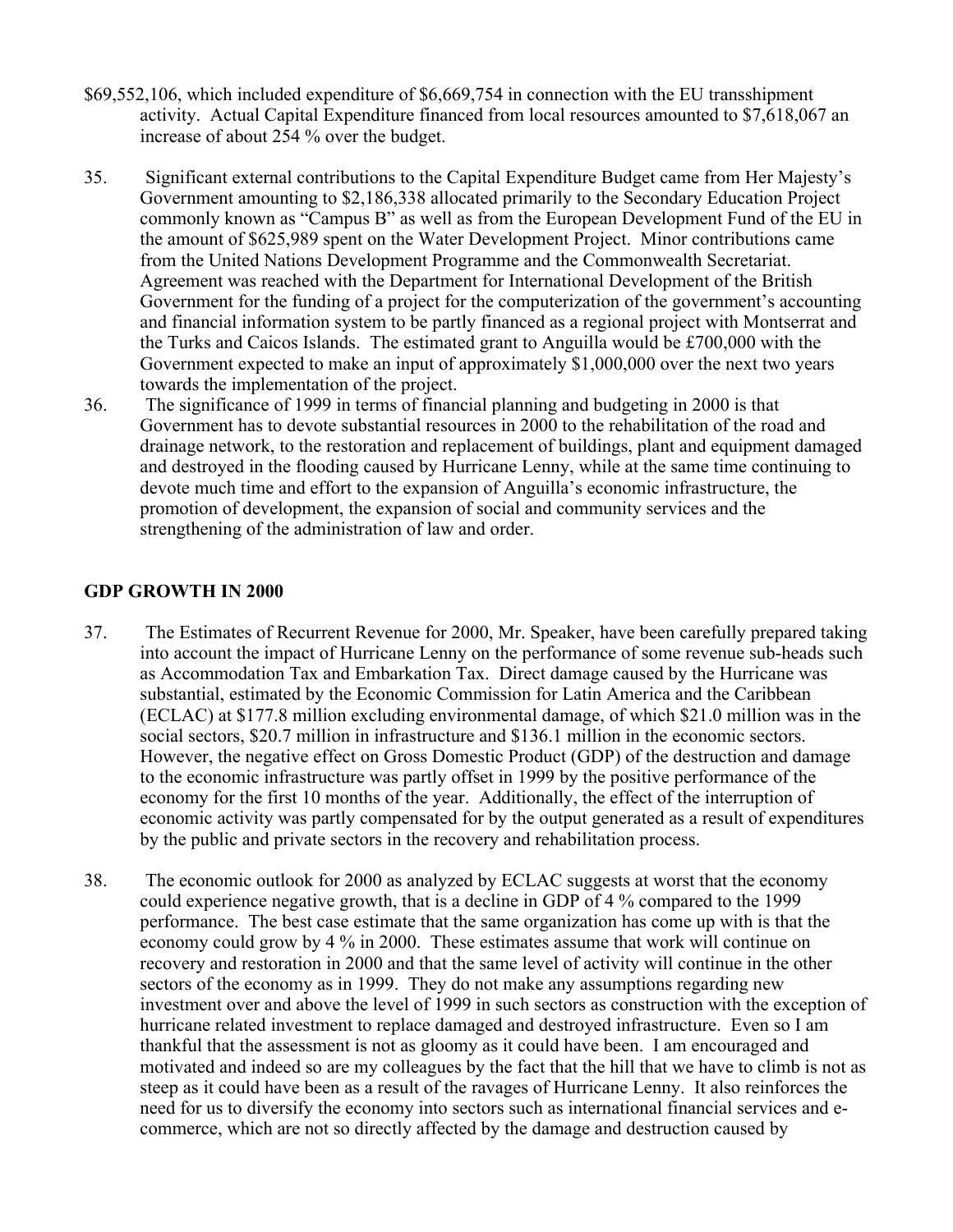hurricanes and other natural disasters.

- 39. The Statistics Unit of my Ministry with technical assistance from the Organization of Eastern Caribbean States (OECS) and the Eastern Caribbean Central Bank (ECCB) has come up with a more favourable projection of the 1999 and 2000 GDP figures. As stated earlier the preliminary calculation of the 1999 GDP estimate shows a growth rate of 8.24 % for the year despite the effect of Lenny. It would be fair to state therefore that the overall rate would have been higher had it not been for the Hurricane and the other problems that impacted on economic performance during the year. Although the economic impact of the Hurricane is expected to be more significant in 2000 and has been factored into the figures, GDP has been projected to grow by 5.57 percent in during the current year.
- 40. Government will work closely with the private sector during the year to achieve a rate of growth of over 5 per cent despite the post hurricane difficulties and provided that we are spared the ravages of hurricanes in the 2000 season. The Government of the United Front has pledged to generate an average of at least7 % growth in GDP over the next five years and we intend to diligently pursue this objective starting from this year.
- 41. I will now relate these rate of growth estimates, Mr. Speaker, to the figures for total GDP in 1999 and 2000, which have been produced both by ECLAC and our Statistics Unit and the OECS/ECCB. The total GDP for 1999, at factor cost and after adjusting for inflation, as calculated by the Statistics Unit was \$184.5 million. For 2000 the projected figure is \$194.77 million, reflecting the projected growth in GDP of 5.57 %. Using current price estimates, that is without factoring out inflation the GDP estimates produced by ECLAC for 1999 and 2000 average \$214.5 million and \$215.0 million respectively. Knowledge of these figures provide for a better grasp and appreciation of the prospects for 2000. They indicate that if all goes well we should be able to maintain growth in 2000 and with hard work and coordinated effort between the public and private sectors surpass the projections.

# **2000 REVENUE**

- 42. It is necessary Mr. Speaker to approach the responsibility of the Minister of Finance with a mixture of optimism and hardnosed realism. One cannot be too conservative in projecting the finances of the Government and the performance of the economy. Nor should one be too quick to take the optimistic estimates of Government's expected earnings of revenue and use them as the most reasonable and realistic projection of likely revenue performance. I believe Mr. Speaker that in light of the projections of the performance of the economy in 2000 just commented on and taking into account a number of Government initiatives, the Revenue Estimate of \$75,116,000 for 2000 is realistic.
- 43. The Revenue Estimate for 1999 by comparison was \$63,474,100. This means that an increase in Recurrent Revenue of \$11,641,900 is anticipated, equivalent to an 18.34 % increase from the one year to the next. The question will be asked: How will this increase be achieved? Mr. Speaker we have been able to use the performance of revenue for the first three months of 2000 to assist us in working out the Recurrent Revenue Estimates for the entire year. As a result we project that the increase will come mainly from Earnings of Government Departments, that is Revenue Head 10600 and from Indirect Taxes, Revenue Head 10200. The estimate of Earnings of Government Departments is \$14,732,200. For 1999 it was \$8,675,200. The difference of \$6,057,000 is 69.82 % greater than the 1999 estimate. The increase will come primarily from Water Rates and Sale of Water, Revenue Subhead 10612 and from a new Subhead 10645,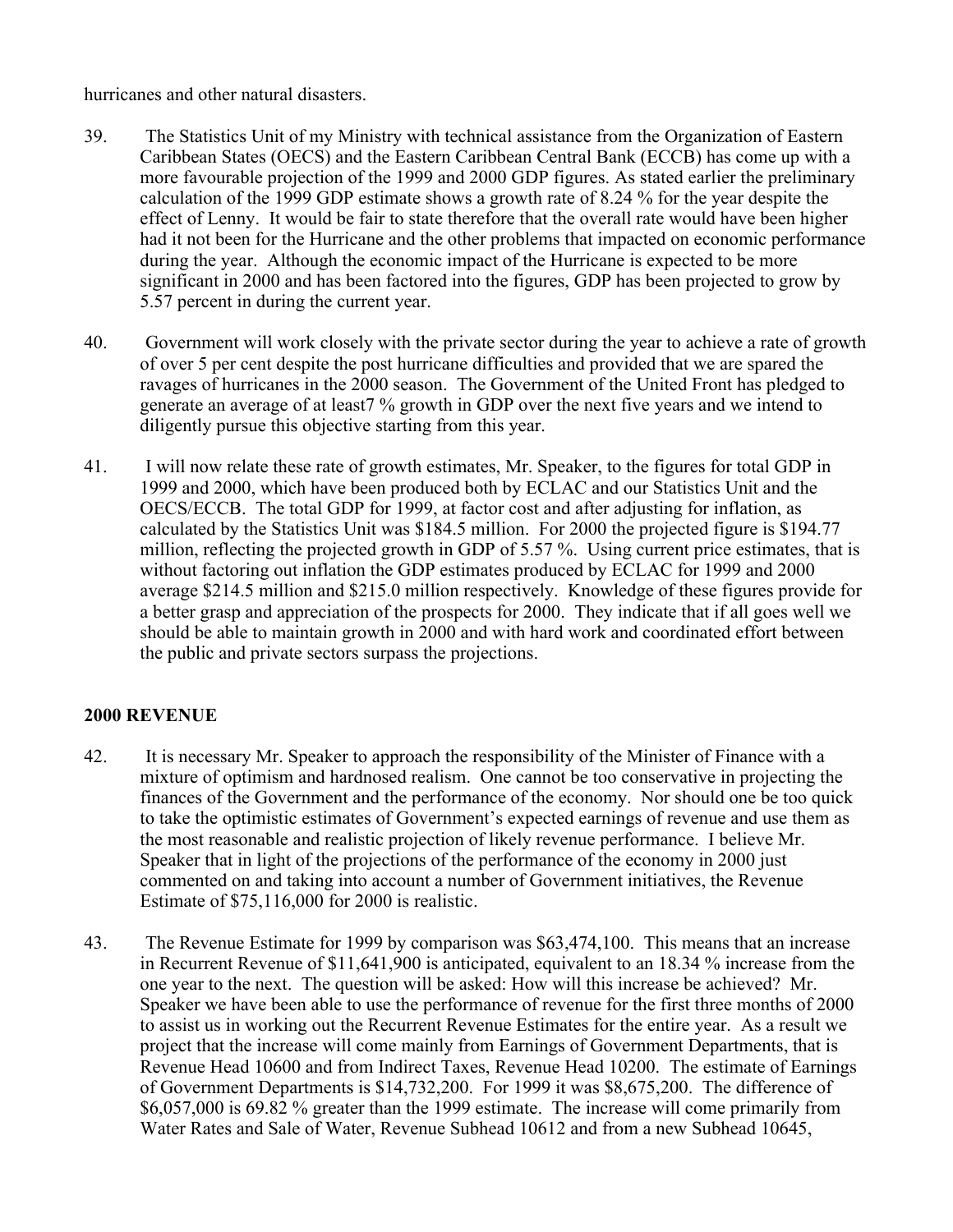Domain Name registration.

- 44. The estimate for Water Rates and Sale of Water is being doubled for 2000 compared to 1999 essentially because the 1999 figure represents expected collection of the new water rates for less than half of the year, whereas the 2000 figure caters for earnings for a year. However, the figure of \$3,000,000 is thought to be conservative taking into account a number of adjustments which have to be made and problems which have to be resolved to put in place an efficient and effective water billing system in 2000. Additionally, the estimate would have been larger but was adjusted downwards in recognition of the fact that the time required to put a new water billing system in place would have a negative impact on water rate collections.
- 45. Mr. Speaker a figure of \$4.0 million has been estimated in earnings from the new Subhead 10645, Domain Name Registration. Mr. Speaker, may I welcome you to the new world of cyberspace and to the new economy of e-commerce, e-business and e-government, an economy in which business transactions and internal business operations are characteristically conducted online via the Internet and intranets. The virtual economy, as this new development is sometimes referred to, has spawned a whole new range of electronic and digital products and has led to the creation of new forms of intellectual property. The name or identity by which web sites, e-mail addresses and the servers that are used to host them and to connect to the Internet all require what are known in the field of information technology as domain names. A system of domain names have been developed in accordance with internationally agreed standards, which includes a major category called Top Level Country Code Domain Names. These have the characteristics of trade marks and represent a valuable piece of intellectual property belonging to the people of each country. In the case of Anguilla the assigned domain name is **".ai".**
- 46. The Government considered a proposal from Sterling Technologies Ltd. an Anguillian company, incorporated by inward investors involved in the development and operation of domain name registries, for the establishment and management of Anguilla's Domain Name Registry and the global marketing of the Anguilla domain name on an exclusive basis. It is said that in the world of Internet business it is essential to move quickly in order to be and remain competitive and to get ahead of the pack. Mr. Speaker, we set out to negotiate an agreement with the investors in one month and at the same time to satisfy ourselves that there was no objection to Government doing business with them from a due diligence standpoint. I am pleased to report that with good cooperation between my Ministry, the Attorney General's Chambers and the Ministry of Infrastructure we were able to successfully and satisfactorily complete negotiations and enable Government and the investors to make an agreement one week ago within a month as targeted. The upshot is that we can look forward to Anguilla's domain name registry being established within weeks and to Government earning quite significant revenue from the registrations. Projected revenue as stated by the developers of the project could be as high as and probably significantly higher than \$7.0 million in the first twelve months of full operation. We have catered for \$4.0 million in 2000.
- 47. I am optimistic Mr. Speaker, or shall I say "bullish" to use a term commonly employed in financial circles to refer to positive expectations regarding future performance of financial instruments. I feel that the figure of \$33,041,000 in indirect taxes will be readily achieved in the course of the year. This is an increase of \$4,689,400 or 16.54 % over the estimate for 1999 of \$28,351,600. This figure is comprised mainly of a projected increase of \$3,000,000 in Import Duty Other, Revenue Subhead 10201 that is an increase of 13.95 % compared to the 1999 figure of \$21,500,000.
- 48. The increase in Indirect Taxes also includes \$1,540,000 representing a residual windfall amount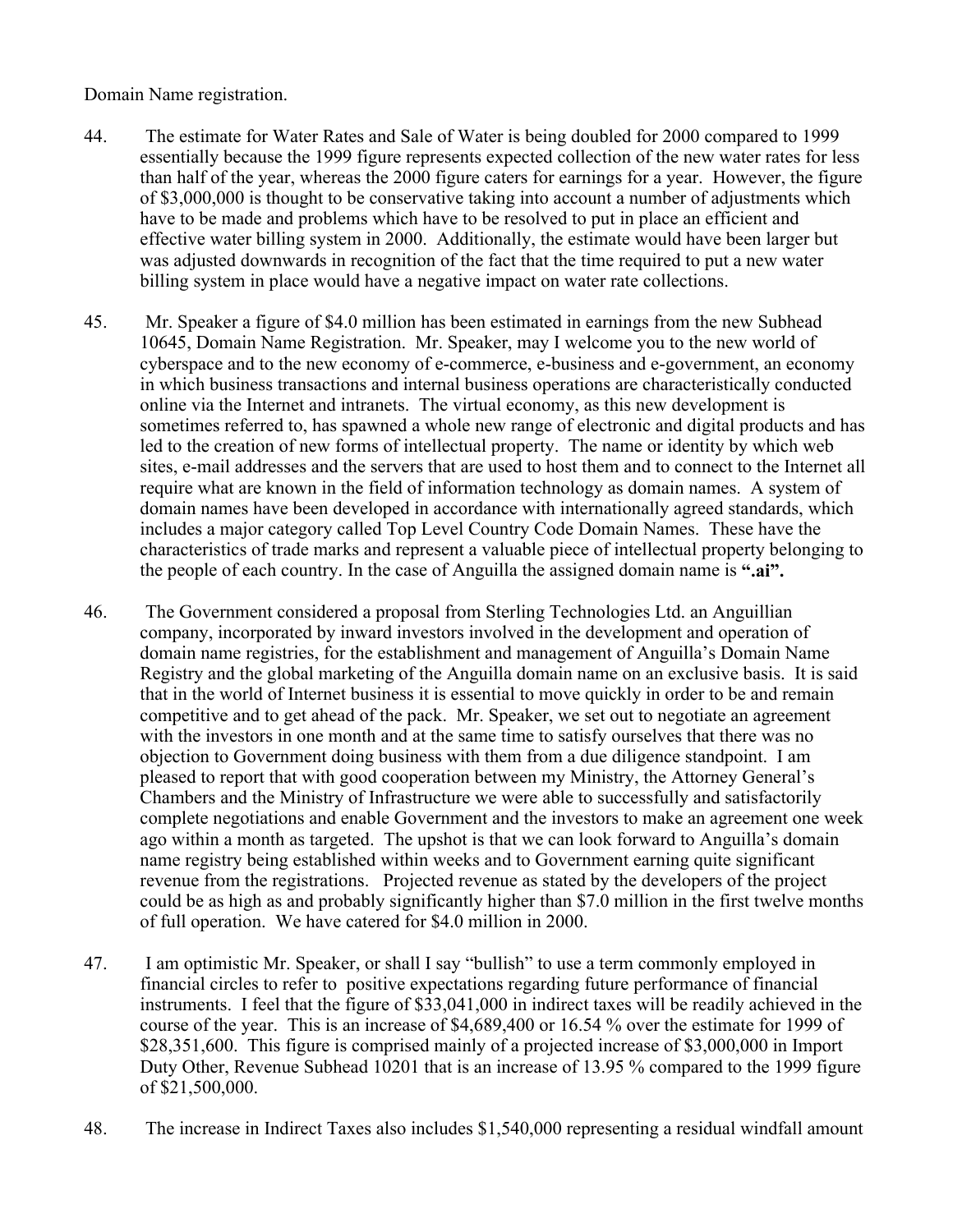Import Duty – EU Transshipment from 1999, Subhead 10206. The future of the transshipment trade is expected to be decided by the EU countries in the current year. Anguilla benefited far more than we had anticipated when the trade began. Regrettably the trade was halted. I believe that every effort should be made to lobby for the continuation of the arrangements suitably revised, under which the trade was conducted. To this end my Ministry will take steps and do all that we can to lobby for and to try to bring about a favourable policy decision, which would enable Anguilla and the other EU Overseas Territories to participate once again in the transshipment trade.

#### **RELIEF FOR CONSUMERS AND INCENTIVES FOR SMALL BUSINESS**

- 49. Mr. Speaker, Government's role is not merely to collect as much as it can by way of taxes in order to run the affairs of state. This must be tempered from time to time by measures designed especially to ease some of the burden on the average consumer and on the less fortunate in our community. Government must also be mindful of the needs of not only the larger and more substantial businesses in the economy, but also the needs of the small and micro businesses and of the new entrepreneurs with creative and marketable ideas. Over and above the traditional incentives to investment in tourism, agriculture and fisheries, Government from time to time has found it necessary to grant relief to Anguillians at various levels of the economic scale. More particularly however, Government policy in this regard should be sensitive to and be geared towards benefiting especially those in most need as consumers or as business operators. The incentives and other fiscal relief measures by themselves may sometimes appear minimal, but their effect on national morale is often far more significant and serves to reinforce Government's commitment to providing whenever possible relief from the tax burden to those deserving of such consideration.
- 50. We have carefully considered in this Budget the likely impact of providing tax relief to the lower income groups and to small independent struggling business owners in the construction services sector and other small business owners in general. We have deemed it appropriate in this Budget to offer some cost of living relief. We intend with the support and approval of members of this House to remove the 5 % duty on the basic food items including evaporated milk, rice, flour, cornmeal and brown sugar effective 1<sup>st</sup> May 2000. In 1999 the total duty collected on these staples was \$77,122 and in 1998 duty amounted to \$78,337. We would encourage merchants to pass on these savings to the consumer in keeping with the intention of Government to reduce the cost of these staples to the consumer. We believe that the merchants will respond positively in the same spirit as has prompted this action by Government.
- 51. The duty on heavy equipment excluding trucks is currently 25 %. In a number of Caribbean countries the import duty on heavy equipment is lower than on other vehicles. It is proposed in this Budget to lower the rate to 15 %. This rate will apply to Bulldozers, cranes, concrete mixers including those mounted on trucks, backhoes and forklifts. A list of eligible heavy equipment including tariff numbers will be published by the Comptroller of Customs for the information of all concerned. Duty loss on heavy equipment with this reduction in 1999 would have been \$186,829 and in 1998 \$45,296. It is expected that the airport project and the development of a golf course both in the near future will require the substantial use of heavy equipment. The reduction of the duty on heavy equipment at this time should benefit small and large heavy equipment operators and assist them in being able to offer their services at more competitive rates to these projects. It should be noted also that backhoes and other heavy equipment have an important community disaster recovery role to play. This became clear in the aftermath of the devastation of Hurricane Luis in 1995 and Lenny last year.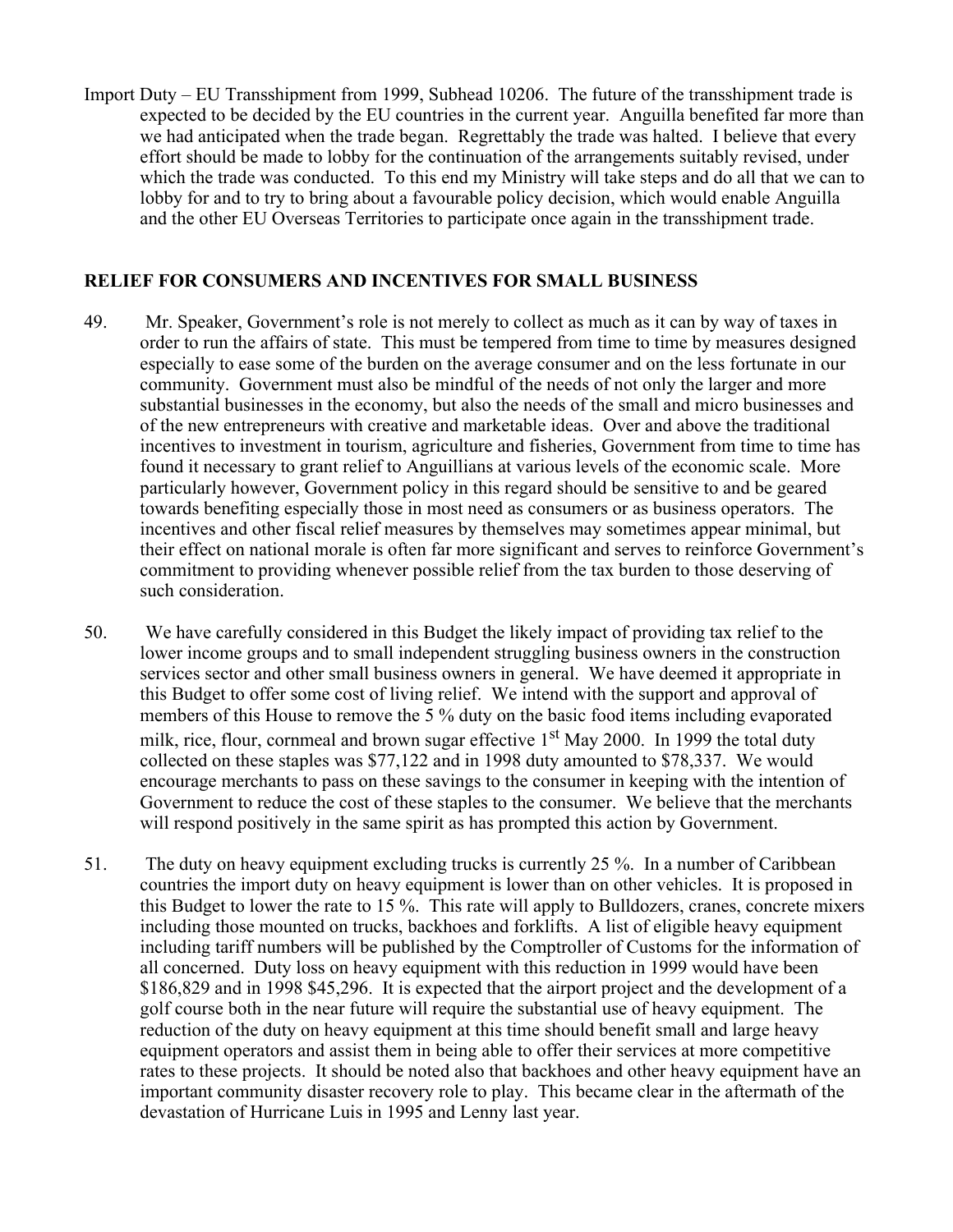52. Small businesses in other countries can often count on various incentive and support programmes to help them develop and contribute to the creation of jobs and incomes. It is the intention of the Investment and Commerce division of my Ministry to develop a package of support services and assistance designed to benefit our small business owners including the owners of guest houses and other forms of small scale tourist accommodation. The programme should include a special fund for undertaking lending to qualified borrowers at concessionary rates to be administered, it is intended through the Development Board as well as tax concessions where appropriate, and business advice on an ongoing basis.

# **FISCAL REFORM**

- 53. In 1998, as Minister of Finance I had commissioned a consultancy to study the areas of Property Tax and Accommodation Tax. As far as Property tax was concerned the methodology for the rating of properties was not equitable. The collection ratio was extremely low. In many cases the lower income members of our community were diligently paying their property tax each year. On the other hand many of those neglecting to pay were much better able and financially capable of paying their annual property tax assessments.
- 54. Problems with the collection of Accommodation Tax from villa owners have been of great concern to the Ministry of Finance and to the hotel industry over the past few years. Villas not only contribute less to the economy especially in terms of job creation compared to hotels, they also contribute far less to Government's Accommodation tax revenues than they ought to be contributing because of weaknesses in the system of administration and collection of the tax. Additionally, some villas registered as private are also engaged in providing accommodation services without paying the requisite license under the law, further depriving the people of Anguilla of much needed revenue to help finance government services.
- 55. The Ministry of Finance will give priority to rectifying the problems and improving the system of Accommodation Tax collection to ensure that the revenue that should be realized is substantially collected, from villa owners in particular. Consideration will also be given to measures to ensure that villas make a bigger proportional contribution to the economy than they do at present. A special task force will be put in place to improve collections and develop the system of collections.
- 56. The task force will also function to improve collections of Property Tax and will be mandated to look at and implement improvements to the collection of other taxes and charges such as medical and hospital fees and business licenses.
- 57. Mr. Speaker we need to develop a culture where everyone in our community, who is financially able, recognizes and fulfils his or her responsibility to pay their fair share of the tax burden. This attitude will assist us in the task of "growing the economy". We are not asking and will not ask the people making up the community of Anguilla to take on more than they are able to bear. We are asking them to work with their government to develop Anguilla for their and their children's ultimate benefit.

## **2000 RECURRENT EXPENDITURE**

58. Mr. Speaker, Government's proposals for the 2000 Recurrent Expenditure Budget provide for a total of \$75,018,486, an increase of 18.35% over the 1999 estimate of \$63,384,434. The major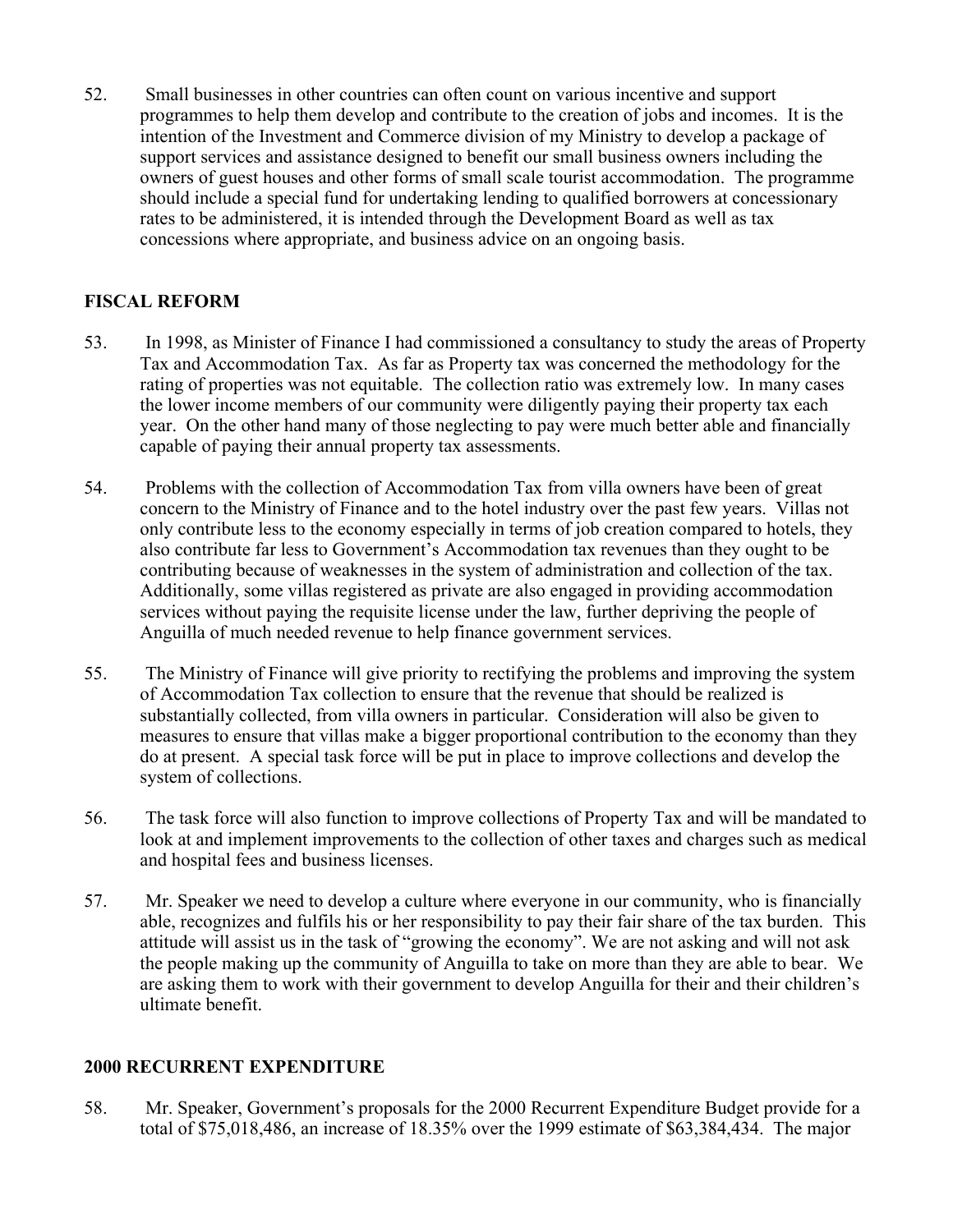- increases will be in Water, Education, Treasury, Financial Services, Secondary Health Care, Attorney General's Chambers, Ministry of Finance, Customs and the Ministry of Social Services. The most radical increase in costs will be in the Water Department amounting to \$3,221,448 over the 1999 figure of \$2,091,438 to a 2000 estimate of \$5,312,886 an increase of 154 %. This is a direct result of the implementation of the agreement between Government and Aqua Design/Ionics for the daily supply of 400,000 gallons of desalinated water for distribution by the Water Department. Every effort will have to be made by the Ministry of Infrastructure to ensure that as much of this expenditure as possible is recovered through the efficient collection of water rates.
- 59. An 18.96 % increase in the Treasury's Expenditure Estimates is proposed for 2000, which would amount to an increase of \$1,623,901 from \$8,565,681 in 1999 to \$10,189,582 in 2000. A major increase will be in Public Debt service of \$700,000 or 43.1% of the total increase. The other major source of increase over the 1999 estimate is the amount of \$790,000 in EU Transshipment expenses amounting to 48.64 % of the total increase.
- 60. Education is to be increased by \$1,442,911 or 13.91 % from \$10,376,063 to \$11,818,974. The increase in Financial Services would amount to \$882,050 or 141 % from \$625,584 in 1999 to \$1,507,634 in 2000. Specialist services required for the maintenance of the ACORN 24 hour online company registration system will account for \$591,000 of the increase or 67 %.
- 61. The increase in Secondary Health Care will be significant at \$791,561 or 13 % from an approved estimate of \$6,094,465 in 1999 to \$6,886,026 in 2000. The major increase in costs will be in Personal Emoluments amounting to \$636,839 or 80.45 of the increase. It is extremely important that the Princess Alexandra Hospital is adequately staffed if the quality of health care delivery is to be improved and if the public's dissatisfaction with the services is to be reduced. It will be necessary to undertake far-reaching changes in the management of that Institution and the Department in general.
- 62. The need for new and far-reaching legislation to respond to the needs of the Information age and to address many of the challenges facing the Anguillian economy and society in transition places extra demands on the Attorney General's Chambers. Consequently the 2000 Budget proposes to make substantial provision for Specialist Services to assist the Chambers to effectively address the additional work that it is being called on to undertake at a quickened pace in order to place Anguilla in a strong position in the global competition to achieve and maintain development on a sustained basis. Provision is being made for an additional \$395,100 to be spent in 2000 from \$1,231,080 in 1999 to \$1,626,180 in 2000 a 3.2 % increase.
- 63. Mr. Speaker I have sought merely to highlight the major changes in the 2000 Recurrent Expenditure Budget compared to the 1999 Recurrent Expenditure Budget. I have decided against going into too much detail at this stage and to leave the fine details for the Committee stage. I have sought instead to place this years exercise in the context of the urgent imperative for us to develop and implement an e-commerce, e-business and policy and strategy. This relates substantially to our need to develop Anguilla's economic infrastructure to support our shift to ecommerce and e-business.

## **2000 CAPITAL EXPENDITURE**

64. The Capital Expenditure Budget for the year is set at \$5 million. Just over 50% is to be spent by the Ministry of Infrastructure, Communications and Utilities. The Government of Anguilla has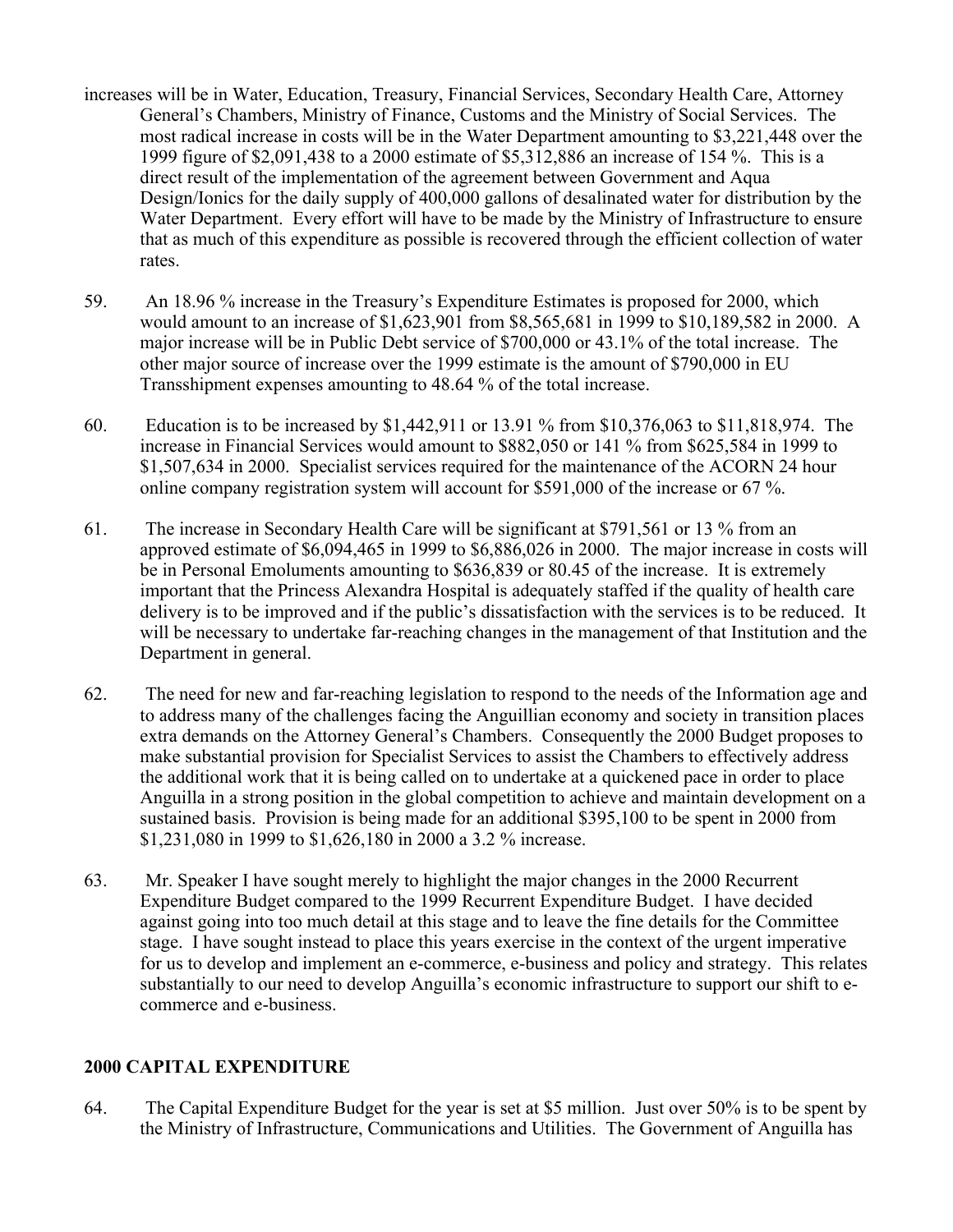- recognized the need to develop a proper road network and has committed \$1.7 million from local resources to this end. In addition, negotiations are in an advanced stage with the European Development Fund and Caribbean Development Bank for grant and loan funding for road improvements. These funds will address a number of new roads and the upgrading and repairs of existing roads resulting from damage caused by Hurricane Lenny.
- 65. In recognition of the need to develop and maintain the social infrastructure, 20% of the local capital programme is earmarked for the Ministry of Social Services. A significant portion of that amount is targeted for the development of sporting facilities.
- 66. Under the Ministry of Finance and Economic Development, the focus will be on strengthening the administrative capacity of the various government departments. In addition there is a local contribution to the implementation of a Treasury Information System.
- 67. The externally funded portion of the capital programme does not form part of the budget approval process. It is however important that this be taken into consideration since it has implication for the local capital budget and also is likely to impact on our maintenance programmes.
- 68. The identified and approved projects in the Public Sector Investment Programme for external financing for the year 2000 are estimated to cost \$19 million. Of this total, \$6 million is to be spent on the Secondary School Development Project also known as the Campus B project. \$6.8 million is expected to be spent on an EDF funded Road Programme and \$3.0 million on the Treasury Computerization Project.
- 69. The Government of Anguilla also expects to pay special attention to seaport and airport development. The Caribbean Development Bank has approved a loan to finance a port development study. It is expected that this study will be completed this year. A comparative Airport Study funded by the United Kingdom Government was also completed this year. This report is now being analyzed by public and private sector personnel. The improvement of the airport facility is now urgent as it is likely to impact upon tourism in the near future as at least one air carrier is not happy with the constraints imposed by the inadequate runway at Wallblake Airport. The Government of Anguilla will be actively seeking funding for the preferred option once this is agreed upon.
- 70. The Chief Minister and myself had a fruitful meeting in England at the end of last month. We received assurances that an amount of \$13 million is to be earmarked for Anguilla. The projects to be financed will be agreed upon shortly and a preparatory meeting by British officials will take place next week. This will culminate in full aid talks in the month of June. We expect a rapid implementation of the projects once approved.

## **CONCLUSION**

71 Mr. Speaker, though my presentation has been long, I assure you that it is more suggestive than exhaustive of the number of important strategies, policies and programmes, which need to be put in place to **"equip our nation for the information age".** T dedicated a considerable portion of my address to describing the changing environment in which Anguilla will be expected to